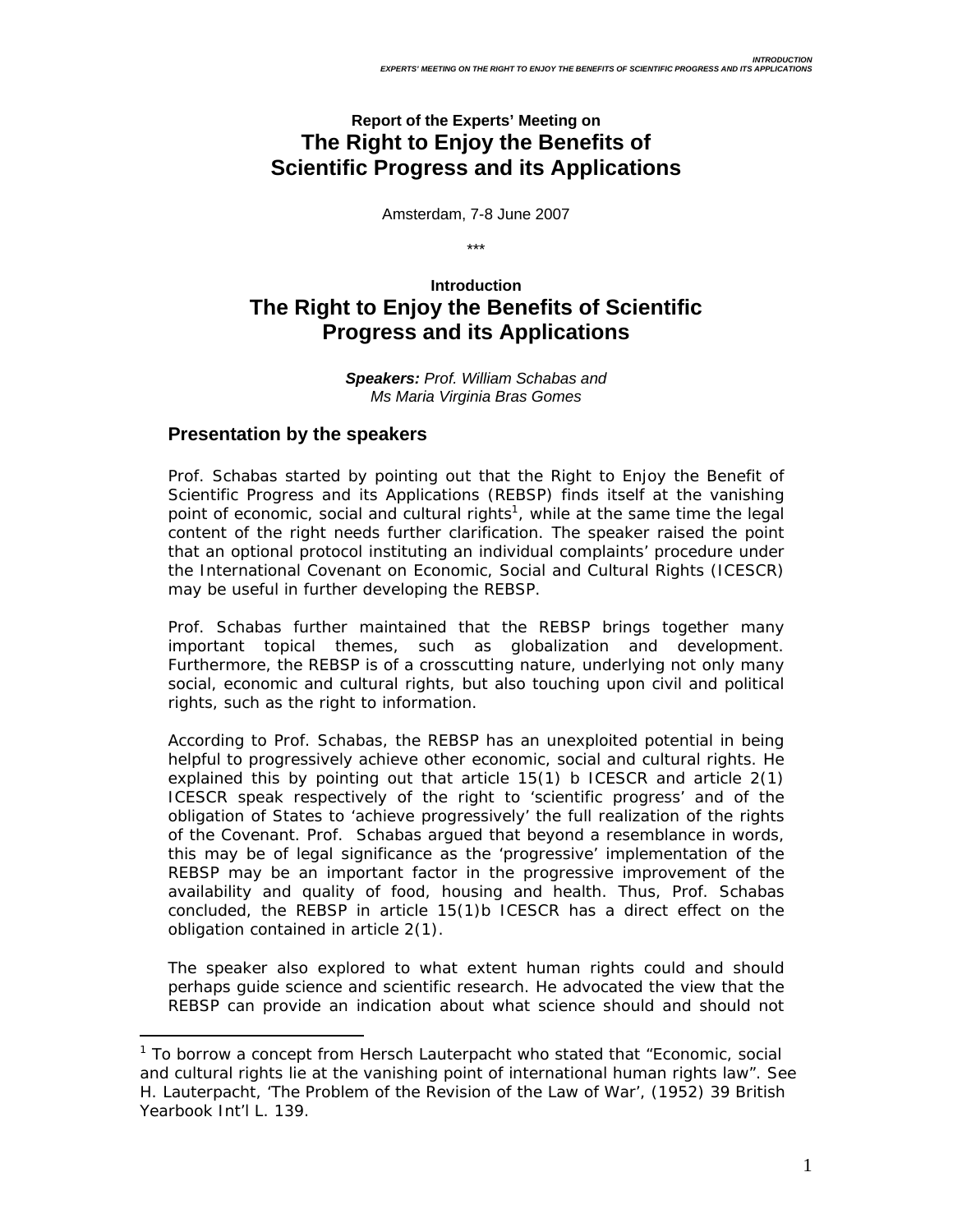do. For example, scientific research should not serve harmful purposes, such as the development of weapons of mass destruction. Also, the REBSP may provide the legal basis for protecting people against adverse effects resulting from technological development.

Ms Bras-Gomes highlighted several developments and issues related to the work of the UN Committee on Economic, Social and Cultural Rights (CESCR), especially in connection to article 15 ICESCR.

Firstly, she highlighted that articles 13, 14 and 15 of the Covenant are usually addressed at the end of the dialogue with the State presenting its periodic report when there is little time left to discuss them in depth. Furthermore, although there is no formal normative hierarchy, in practice cultural rights sometimes receive less importance in the State reports. To redress this situation, CESCR may need to consider starting the dialogue with a State from the last provisions of the Covenant.

Ms Bras-Gomes then provided a number of examples where the Committee pressed for the implementation of the REBSP or rights related to it. For example, in connection to threats to traditional and indigenous cultures in Finland, in particular of the Sami people, the Committee has called upon Finland to ensure that logging and other economic activities in Sami areas do not interfere with Sami's economic, social and cultural (ESC) rights. Also, it had called upon Mexico to protect the knowledge of its indigenous peoples, for example by registering their authorship of knowledge, and to prevent illegal use of it by third parties. Similarly, it had encouraged Morocco to eliminate language barriers in relation to indigenous communities. In respect to China, the Committee urged the State to remove barriers to access to the Internet especially with regard to academic research. In addition, the Committee asked Chile to guarantee access to generic medicine to its population, and pointed out Denmark's extraterritorial obligations in relation to the impact of TRIPS.

Finally, she pointed out two challenges with regard to the implementation of the REBSP. Firstly, while the Committee considers the subparagraphs of article 15 ICESCR as inseparable, it was not feasible to include them all together in one general comment. Instead it adopted General Comment (GC) No. 17 on the right of everyone to benefit from the protection of the moral and material interests resulting from any scientific, literary or artistic production of which he or she is the author (article 15, paragraph 1 (c), of the Covenant). The other issue is the inherent tension between the REBSP and Intellectual Property Rights (IPRs). The Committee stressed in its GC No. 17 that article 15(1)c is founded upon different considerations than IPRs. Finally, the speaker stressed the importance of ensuring nondiscriminatory implementation of the REBSP.

### **Conclusions**

#### **Positive experiences**

• The CESCR's attempts to promote the implementation of the REBSP in the context of related Covenant rights, such as the right to health.